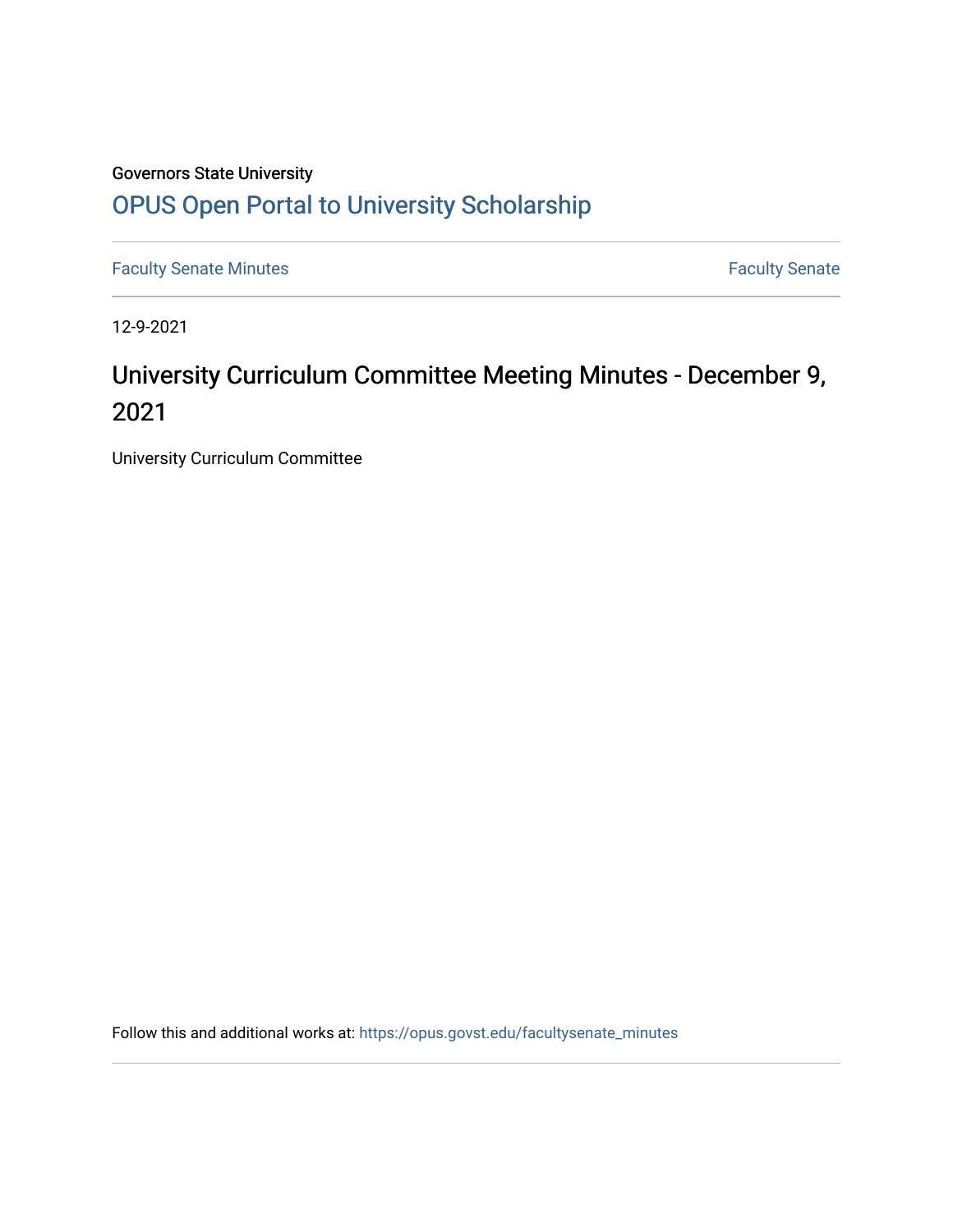#### **Governors State University University Curriculum Committee Meeting Minutes December 09. 2021, 12-3 pm Virtual via Zoom**

**Members present:** Katherine Carl, Liam Lanigan, Cheun-Yeong (Isaac) Lee, Megan McCaffrey, Roberta O'Shea, Nafees Qamar, Ujvala Rajadhyaksha, Cynthia Romanowski, Steven Sharp, Uday Shinde, Andrius Tamulis, Catherine Tymkow, Ellie Walsh

**Members absent:** Lisa Pennington

#### **I. Call to Order: 12:02 PM**

**II. Review of November 11, minutes: Approved unanimously**

#### **III. Follow ups: Status updates**

Middle Grades Science –On hold **Message sent with options for resolution ( UCC mailbox)-on hold** Middle Grades Mathematics -On hold Secondary Biology – RME -**Message sent with options for resolution ( UCC mailbox)-on hold** Secondary Mathematics – RME--on hold SPED 6101 (on Google drive) – Approved CJUS 4000 (on Google drive) – Not approved COUN 9330- Approved, Online & F2F PSYC 4775- Returned ENGL 4580/6580- Not approved, need F2F versions PSYC 3840, 4490 – Not approved, need F2F versions SPED 8200 – Approved IFDI 8100/8990 – Approved

## **IV. Programs for Approval**

Certificate in Restorative Justice – RME-**Hold** Minor in Restorative Justice Practice – Annual Listing Restorative Justice Concentration-PCC

## **V. Syllabi for Reviewed**

Film 4731-(new course on Google drive)- Approved all modalities CPSC 2200- Approved F2F ART 4710 Approved, ART 8710 Not approved ART 3910 – Approved BUS 3200 – All modalities, not approved

#### **VI. Syllabi not reviewed**

IFDI 6731 Econ 6100 OCCT 7845